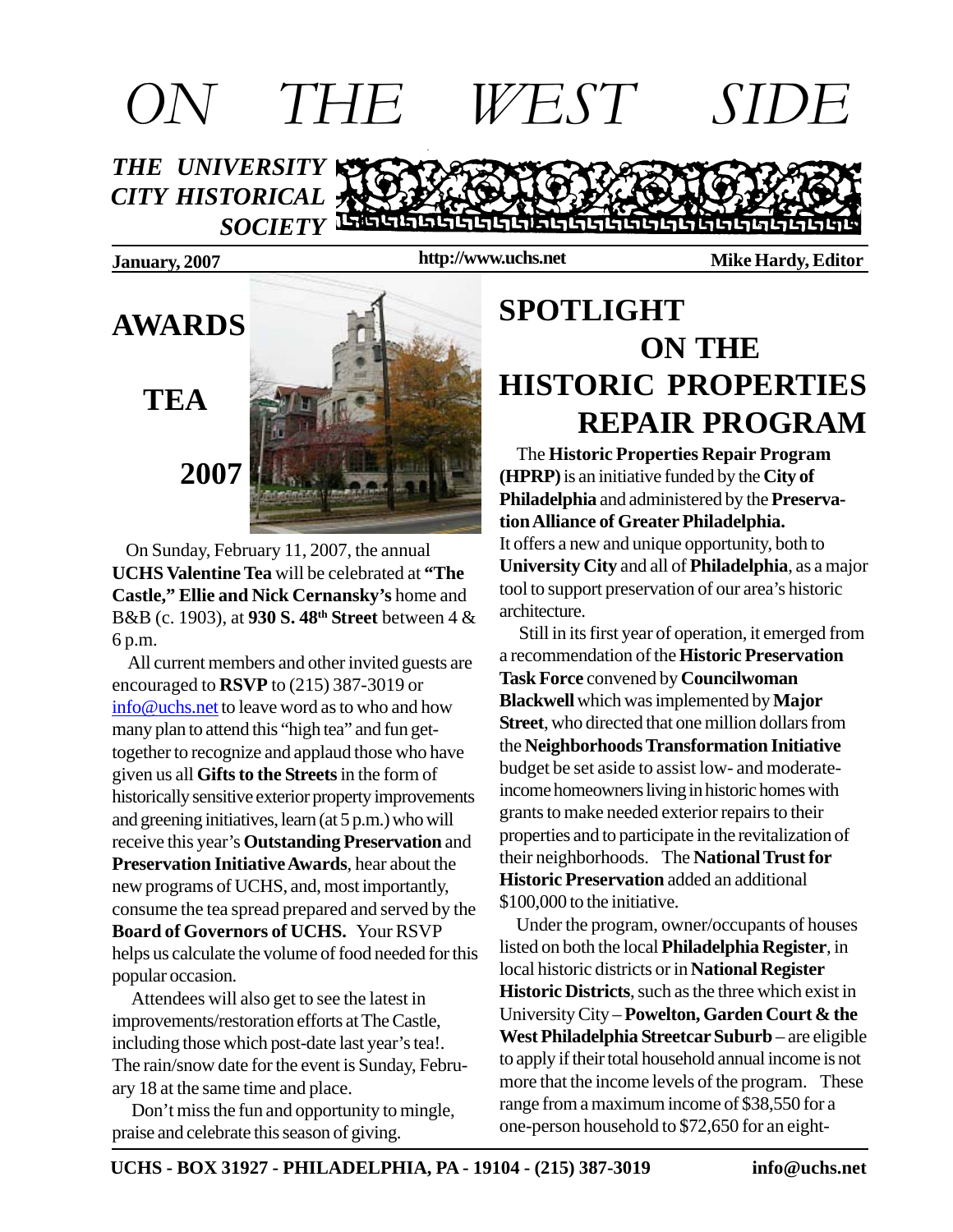person household.

 Grants ranging from \$1,500 to a maximum of \$20,000 can be made in amounts that equal the difference between a basic exterior "remodeling" project to a repair/restoration work of a higher standard, quality and historical accuracy. Examples are porch repairs/restoration, painting, masonry repointing, carpentry restoration, roofing or window repairs or replacement. Interior work is not eligible.

 Program brochures have been mailed to over 14,000 owners of certified historical homes, including those mailed by **UCHS** to its members. These, as well as grant applications, are still available from the program administrator, **Randy Cotton**, at the Preservation Alliance (215) 546-1146, x 2 or randy@preservationalliance.com

 Randy also reports that some 160 requests for grant applications have been received to date and more than 50 full applications returned. The program staff have also made site visits to 34 homeowner properties and \$201,000 of the program's funds have been contractually committed thus far to 13 completed or in-progress projects, with some 30 pending. Individual grants have ranged from 20% to 50% of the total expense of a project.

 According to him, the average repair grant has been \$16,000 with projects in historic districts in **Parkside, Germantown, Girard Estates, West Philadelphia, Overbrook Farms, Fishtown, Queen Village, Fairmount, Manayunk** and **North Philadelphia**. Randy declares that "one of the most satisfying parts of the program is meeting people who own and love their properties, which vary in age from Federal to the 1930's, with a surprising number from the  $20<sup>th</sup>$  Century."

 Information about a variety of city programs and options for homeowners meeting their "share" of the project expenses are available from Randy including the 3% loans of up to \$25,000 from the **Philadelphia Home Improvement Loan Program** at www.philaloan.com.

 Randy also concludes that the major obstacle of the program is finding enough qualified contractors to work in the program. These may include general contractors, masons, carpenters, roofers, painters and decorative finishers, metalworkers, plasterers,

tile setters, glaziers and suppliers of materials, especially those that are historically authentic. Please encourage those you know in these trades to get in touch with him to learn the details of what requirements contractors must meet to qualify.

 And, continue to send in your recommendations to **UCHS's Contractors/Suppliers List**, who may also qualify for UPRP.

 Grant applicants who bring a contractor who meets the program's qualifications can go to the front of the line. But with additional qualified contractors, the program can be accelerated and stands an even better chance of being refunded in the future.

 Please inform your friends and neighbors of this effort to spread the benefits of historic preservation to those who could use the resources this standardbearing program offers to the owners of historic homes.

#### **YEAR END RAPE**

 From its construction in 1863, by developer **William A. Mitchell**, just north of the "new" **Satterlee USA Hospital** established by the **United States Army** in 1862 along **Mill Creek**, **4323 Spruce Street**, remained one-half of a classic **Italianate** twin, with its three stories faced in cut schist, surrounded by a wrap-around porch with **Doric** columns, approached by a slate front walk through an ironwork fence and expansive front garden.

 Its signature porch protected a glazed paneled wood door and floor-length first-floor windows and wooden shutters, all the markings of the Italianate villa of the new suburban development west of the Schuylkill River.

 4323 Spruce welcomed owners, survived wars, panics, depressions, downturns and even urban renewal, only to be raped by a new owner who, during the final days of 2006, ripped down the columns and wrapped the first floor porch in plywood, stucco and "new" vinyl sash windows and front door to extend the rentable space in this now multi-unit building!

 These pictures tell the horror tale as one column can be seen on the ground and the plywood box begins.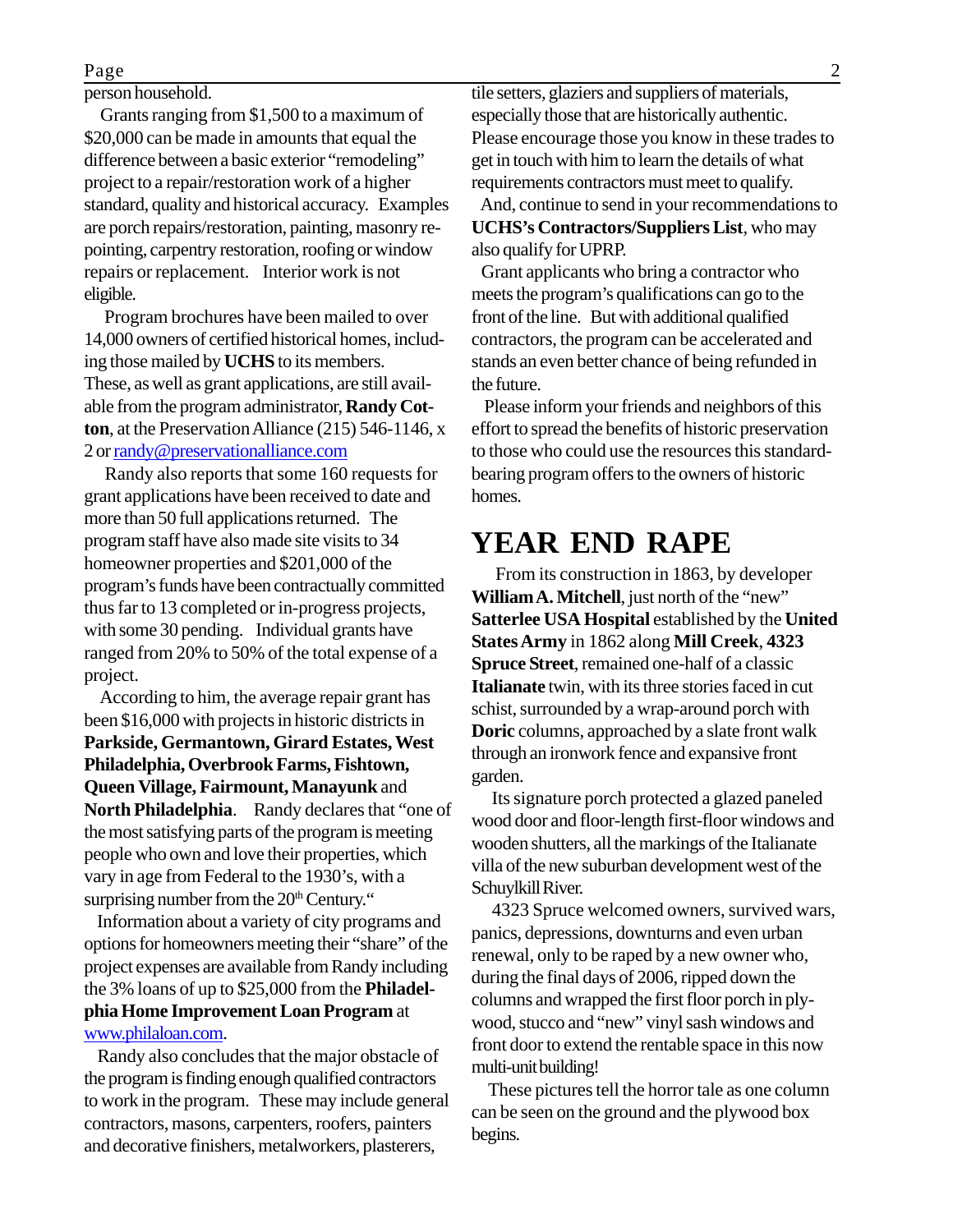Page 3



For the first time in its long history, 4223 Spruce will now look like a  **Home Depot** garden tool shed

and all of us will be forced to look away as we travel up and down **"Spruce Hill"** in the heart of the **Spruce Hill** neighborhood. And some of us will

have it worse than others. As one neighbor put it on a neighborhood list serve, "As a longtime resident and homeowner of Spruce Hill, I have had the pleasure of watching the neighborhood grow and improve. I continue to be enthused about the vitality of the area. The beauty and variety of the homes in our neighborhood are wonderful, as is the diversity of people and things to do.

 Of course, there are always exceptions. I know not everyone can afford to keep or restore homes to original condition, but people generally do the best they can. Sometimes I have to grit my teeth when I see some of the more unique attempts, but I have learned to be more tolerant (good for me I guess).

 However, when a neighborhood developer shows a complete lack of regard for the quality, appearance, and consideration of his neighbors, I can't sit idly by. I am of course talking about (the work at 4323 Spruce Street). Right now, it looks like he is building a bunker.

 I know there is nothing you can do, but I just wanted to express my concern, and frustration in not being able to prevent this kind of cheap ill-conceived work that takes away from the neighborhood appearance, and property values. It is my misfortune that I will have to see this architectural dreck every time I look out my window. It is the neighborhood's fate that we seem powerless to control our own "front yard."

 Isn't there anything that can be done to keep someone like this in check? Doesn't seem right one person can push such junk on the rest of us."

And, alas, other than requesting the owner to

reconsider, which he rejected, and local zoning controls, which didn't apply here, the community has no tools at its disposal to control its fate. The only hope is still in a local district nomination for this area that has sat, since 2002, before the **Philadelphia Historical Commission** without action!

 This latest mutilation of properties listed as "contributing" to a local district also repudiates those who have suggested that the recent increase in real estate values and new property owners "doing the right thing" make a local district unnecessary. As long as there are those who undertake these gratuitous mutilations, not for lack of resources, but for adding a buck to the profit margin, the community can only watch and weep as something unique and beautiful becomes another mediocrity.

#### **HISTORY REVITALIZES**

 **UCHS** was recently approached by **Jessi Avrill** of the local **Partnership Community Development Corporation** to help them in their efforts to support the **Carroll Park Community Council's** plans to brand and improve the curb appeal of their neighborhood in **West Philadelphia** and stimulate private real estate investment in their formerly middle class community.

 One of the city's **"Neighborhoods Now"** communities working to retain Philadelphia's shrinking base of middle-income households (earning \$34,00 to \$52,000 a year), Carroll Park seeks to find its special niche for revitalization by emphasizing the history of its area and its housing. They asked for examples of date plaques for marking the construction dates of houses in their area. UCHS was tapped as one of the few programs in the area providing this service for historic properties and we met with **Holland Brown** and **Gertrude Weaver** in **Carroll Park** to share our process. Based on our experience, one day there could be similar date plaques posted in this "post-El" area of West Philadelphia (i.e., built after the 1907 construction of the **Market Street Elevated)**, which radically drove the expansion of row houses to the city line in West Philadelphia.

UCHS applauds the efforts of "Neighborhoods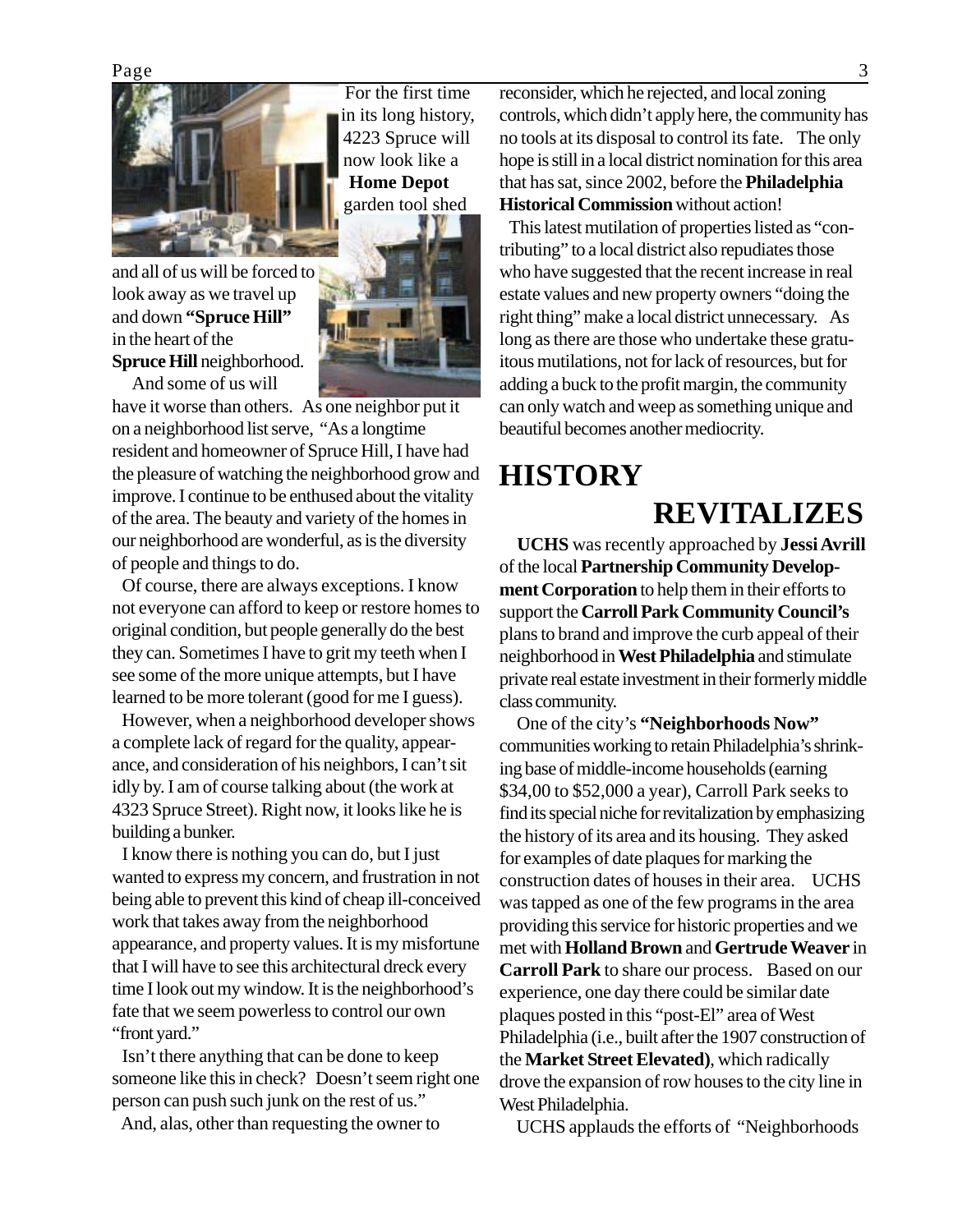$Page$   $\qquad \qquad 4$ 

Now," the Partnership CDC and Carroll Park in using history and its attractions as one of the tools to urban revitalization and community stability. We wish them well and will report on their future progress.

### **SPEAKING OF DATE PLAQUES**

 At the request of property owners who wish to mark the construction dates of their properties in **University City** not yet within any of its **National Register Historic Districts – Powelton, Garden Court** or **West Philadelphia Streetcar Suburb** – for which UCHS offers date plaques, UCHS is offering, on the same basis, a "generic" date plaque.



 As pictured, the 4"x6" grey enameled metal plaque bears the individualized estimated construction date and the logo of UCHS in black. These will be offered to the general public at \$25/each and UCHS members for \$15/each, with installation included.

 The applicant will need to provide us with the circa date (by tracing some simple research either at **City Hall** or at the **Free Library**), which will be described in a new brochure being prepared.

 To see the first installed, check out **428 S. 50th Street.**

 For more information, contact us at info@uchs.net or (215) 387-3019.





 **The Preservation Alliance for Greater Philadelphia** is pleased to announce that it will reintroduce one of its most popular events this year, when it presents the **2007 Old House Fair** on Saturday, March 17, 2007, from 9:00 a.m. to 5:00 p.m. on the campus of the **Germantown Friends School, 31 West Coulter Street** in the heart of historic **Germantown**. The fair will take place in the **Fieldhouse**, which is located between **Greene Street** and **Germantown Avenue** at **Schoolhouse Lane**.

 The Old House Fair, one of the longest running old house fairs on the **East Coast,** is designed to connect owners of old and historic homes contemplating anything from major restoration to a weekend repair or decorating project with the appropriate professional resources. Thousands of people attended past fairs; 90 percent of them were actively planning or actually in the midst of work on their homes. It is anticipated that approximately a thousand people will attend this one day event. The Old House Fair will provide attendees with a special opportunity to interact directly with business and trade professionals based in the Philadelphia area.

 The event will feature 50 vendor spaces marketing preservation-related products and services. A number of the participating professionals provide presentations about their products, skills or services in a central demonstration area, or in one of the lecture/presentation rooms in active use throughout the day. In addition, free, 15-minute consultations with old house professionals will be available throughout the day. Bring your pictures of your problems and your projects!

 Other attractions at the 2007 Old House Fair will be the **Old House Fair Resource Center** and the presentation of the Alliance's new **"Awards of Recognition"** to property owners—particularly homeowners—who have shown exemplary stew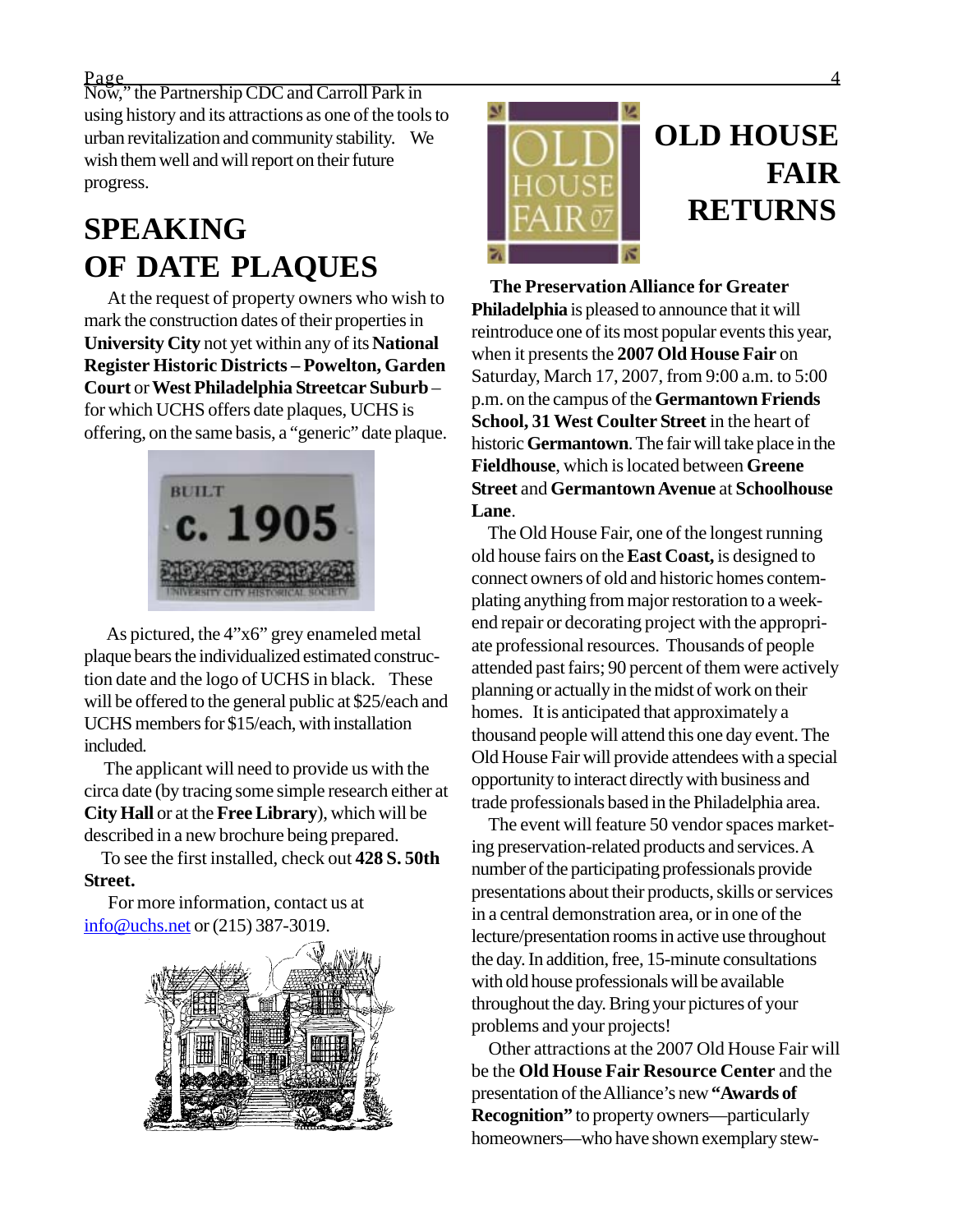$Page$  5

ardship in historic preservation through renovation and maintenance of their property.

 Tickets, available at the door or in advance, are \$10/adults, \$20/family with children under 21, \$20; group rate for 10 or more, \$8. Alliance members get a \$2 discount coupon.

 For tickets or more information, contact: **George Hoessel, OHF Coordinator**, (215) 546- 1146, x7 or george@preservation alliance.com or visit, www.preservationalliance.com.

# **RECENTLY**



#### **ADDED**

to the **Images of America** series published by **Arcadia Publishing Company** joining **Robert Morris Skaler's West Philadelphia: University City to 52nd Street** and **Allen Meyers & Joel Spivak's Philadelphia Trolleys**, both available from UCHS:

**Carl Spector's Philadelphia: Historic Exteriors and Interiors** and

**Center City Philadelphia in the 19th Century** edited by the **Print and Photograph Department** of the **Library Company of Philadelphia.**

 **Check them out at** www.arcadiapublishing.com and ask for them at **Brindlestiff Books**, 4530 Baltimore Avenue or the **Penn Bookstore**, 3601 Walnut Street.

### **SAVE THESE DATES**

 Sunday, February. 4, 2007 – **Friends of Clark Park's Charles Dicken's Birthday Party**, Griffith Hall, USIP, 600 S. 43rd Street, dramatic readings (featuring ATale of Two Cities), music, food and the traditional **Dickens and Little Nell** statue decorating

 Sunday, May 20, 2007 – **UCHS's Spring House Tour – Mansions of University City,** taking you inside some of the unique single houses among University City's typical historic townhouses and twins. Part of the tours of **Philadelphia Open House,** sponsored by **Friends of Independence National Historical Park**; special advance sale discounts for UCHS members, \$20; day of tour sales, \$35

#### **Close at Hand**

For those in **University City** who have not received their copy of the newly revised, fall 2006, edition of **Close at Hand: A Neighborhood Directory of Goods & Services**, published by the **University City District** and the **University City Review**, copies are available (one per household) for pick up at the **UCD, 3940 Chestnut Street**. For those members who would like a copy and for which this arrangement isn't practical, contact us and we will get and send you a copy as one of the benefirts of UCHS.

## **AND SPECIAL THANKS TO:**

those recently renewing their membership, especially those who also gave generous additional contributions as **Sustainers of UCHS: Nicholas & Eleanor Cernansky; Ron Elum & Bob Cordera; Tom McCarron & Richard Keiser; Susan & Ed Montgomery; Roy Harker & Bob Ranando; Sigrid Larson & Nancy Roth** and **Belynda Stewart** and those who made special contributions as **Friends of UCHS: David & Linda Blythe; Marja & Jan Hoek; Eddie Brady & Amy Johnson; Jim Lilly, Metropolitan Bakery & Café; Jim Littrell, Rector, St Mary's Church; Dr. Ann Mayer; Heiner & Giesela Moehren; Laurie & Victoria Olin; Elbert Ray Perkins; Jon & Carmen Richter, John Puckett & Karin Schaller; Catherine Carr & Louis Tannen, Fine Carpentry; Josef & Jennifer Wegner; Lewis & Abbie Wendell; Jean Wolf, The Woodlands.**